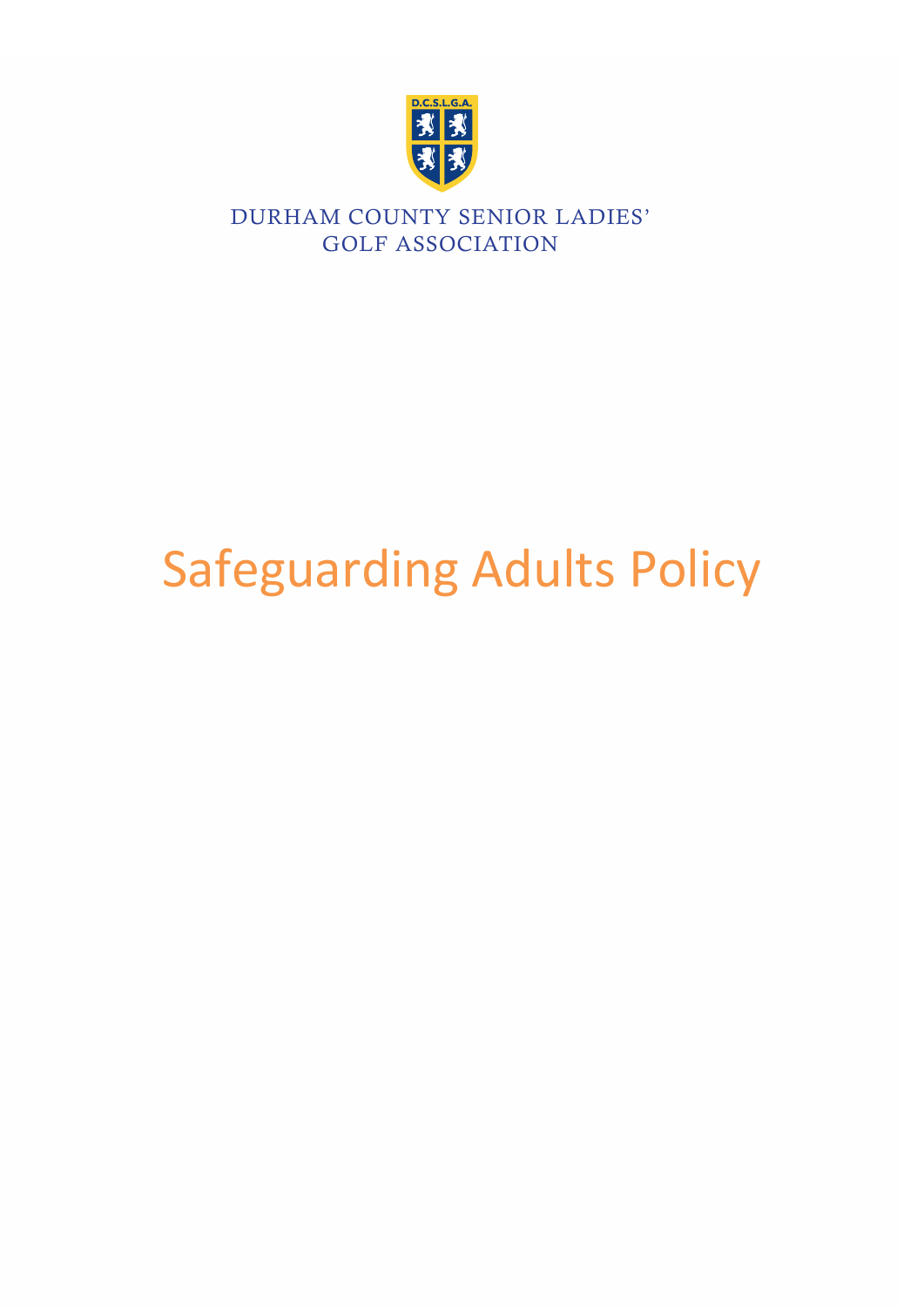# **Contents**

| <b>Safeguarding Policy Statement</b>               |    |
|----------------------------------------------------|----|
| <b>Procedures:</b>                                 |    |
| 1. Complaints, concerns and allegations            | 5  |
| 2. Responding to a Disclosure of Abuse             | 6  |
| 3. Signs and Indicators of Abuse and Neglect       |    |
| 4. Consent                                         | 8  |
| 5. Useful Contacts                                 | 10 |
| <b>Supporting Documents</b>                        |    |
| <b>Safeguarding Adults Flowchart</b>               | 11 |
| Capacity – Guidance on Making Decisions            | 12 |
| Incident Report Form                               | 15 |
| Guidance on Types of Harm                          | 17 |
| <b>Guidance on Consent and Information Sharing</b> | 20 |
|                                                    |    |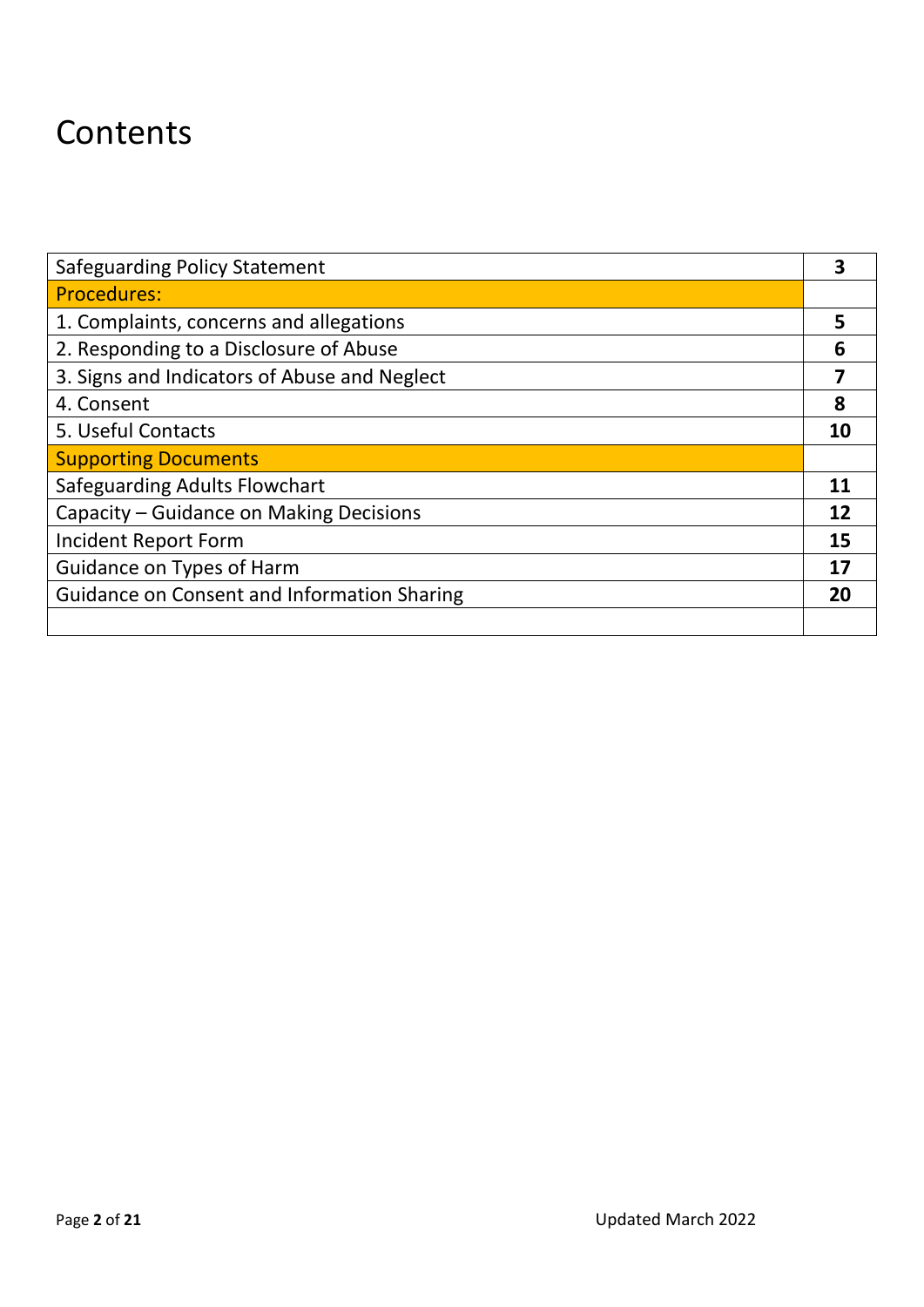#### **INTRODUCTION**

**Durham County Senior Ladies' Golf Association** is committed to creating and maintaining a safe and positive environment for all individuals involved in golf.

Safeguarding duties apply to an adult who:

- Has needs for care and support (whether or not the local authority is meeting any of those needs) and;
- Is experiencing, or is at risk of, abuse or neglect; and;
- As a result of those care and support needs is unable to protect themselves from either the risk of, or the experience of, abuse or neglect.

## **PRINCIPLES IN RELATION TO ADULTS AT RISK**

The Care and Support Statutory Guidance (updated 26th October 2018) Section 14.13 sets out the following six key principles which underpin all adult safeguarding work:

- Empowerment: People being supported and encouraged to make their own decisions and informed consent.
- Prevention: It is better to take action before harm occurs.
- Proportionality: The least intrusive response appropriate to the risk presented.
- Protection: Support and representation for those in greatest need.
- Partnership: Local solutions through services working with their communities. Communities have a part to play in preventing, detecting and reporting neglect and abuse.
- Accountability: Accountability and transparency in delivering safeguarding.

**Making safeguarding personal** is the concept that adult safeguarding should be person led and outcome focused. It engages the person in a conversation about how best to respond to their safeguarding situation in a way that enhances involvement, choice and control. As well as improving quality of life, well-being and safety[.](https://www.englandgolf.org/wp-content/uploads/2018/10/England-Golf-Safeguarding-Adults-Policy-v1.pdf#page=10)

Wherever possible discuss safeguarding concerns with the adult to get their view of what they would like to happen and keep them involved in the safeguarding process, seeking their consent to share information outside of the organisation where necessary.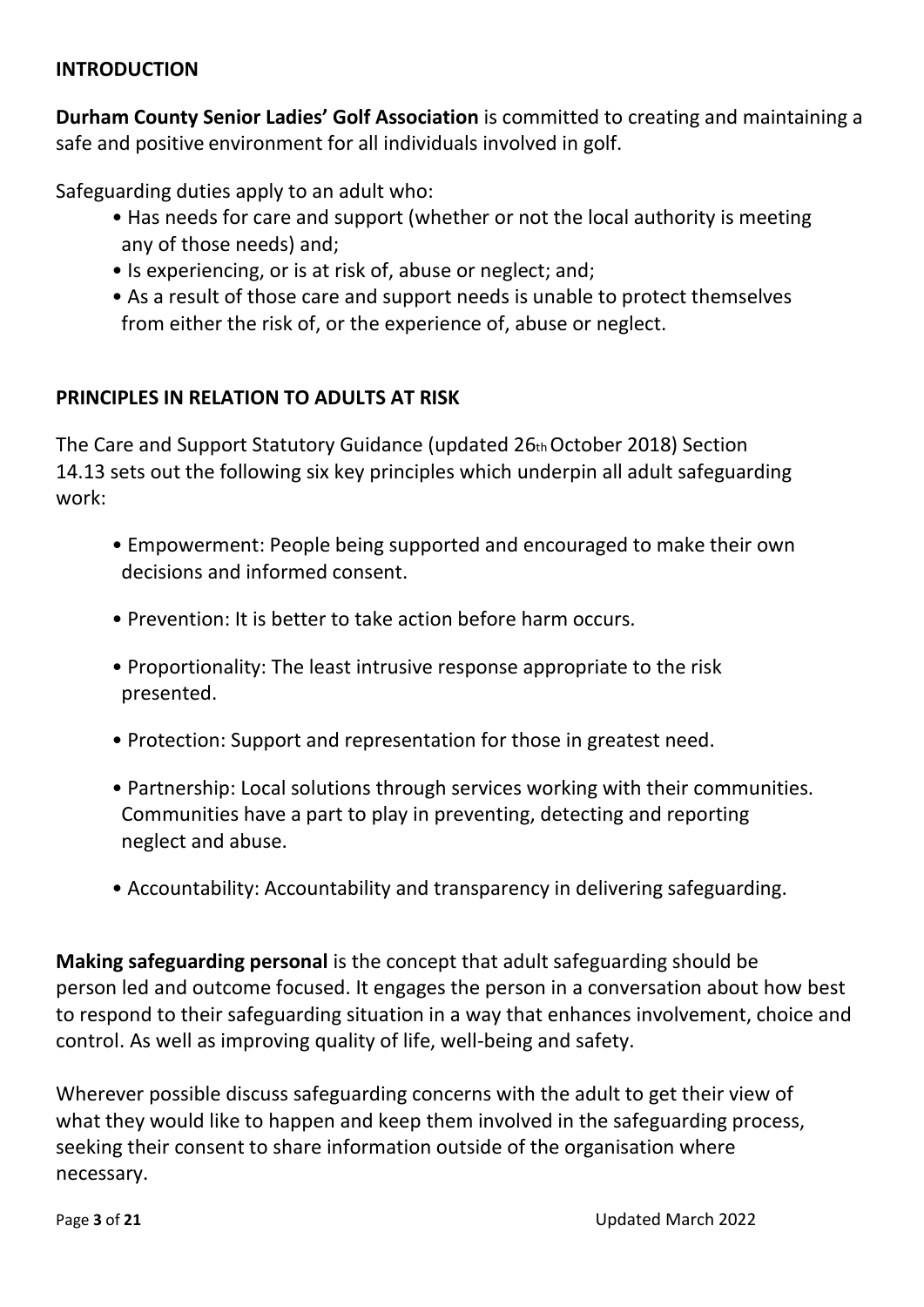The principles of the Mental Capacity Act 2005 (MCA) state that every individual has the right to make their own decisions and provides the framework for this to happen.

In addition **Durham County Senior Ladies' Golf Association** recognises the following principles which underpin our work with all groups and individuals who may have additional needs for support and protection:

• It is every adult's right to be protected from abuse irrespective of their age, gender identity, faith or religion, culture, ethnicity, sexual orientation, background, economic position, marital status, disability or level of ability.

• All staff and volunteers share the responsibility for the protection of adults at risk and will show respect and understanding for their rights, safety and welfare.

• The additional vulnerability of disabled adults (including those with invisible disabilities, learning and communication differences) is recognised.

• Allegations of abuse or concerns about the welfare of any adult will be treated seriously and will be responded to swiftly and appropriately.

• **Durham County Senior Ladies' Golf Association** recognises the role and responsibilities of the statutory agencies in safeguarding adults and is committed to complying with the procedures of the Local Safeguarding Adults Boards.

• Confidentiality will be maintained appropriately at all times and the adult's safety and welfare must be the overriding consideration when making decisions on whether or not to share information about them.

• **Durham County Senior Ladies' Golf Association** will support all adults to understand their roles and responsibilities with regards to safeguarding and protecting adults at risk, including the responsibility to report all concerns in line with **Durham County Senior Ladies' Golf Association** safeguarding adults policy and procedures.

• All participants involved in golfing activities have the right to be listened to with respect and to be heard.

# **GUIDANCE AND LEGISLATION**

The practices and procedures within this policy are based on the principles contained within the UK and legislation and Government Guidance and have been developed to complement the Safeguarding Adults Boards policy and procedures, and take the following into consideration: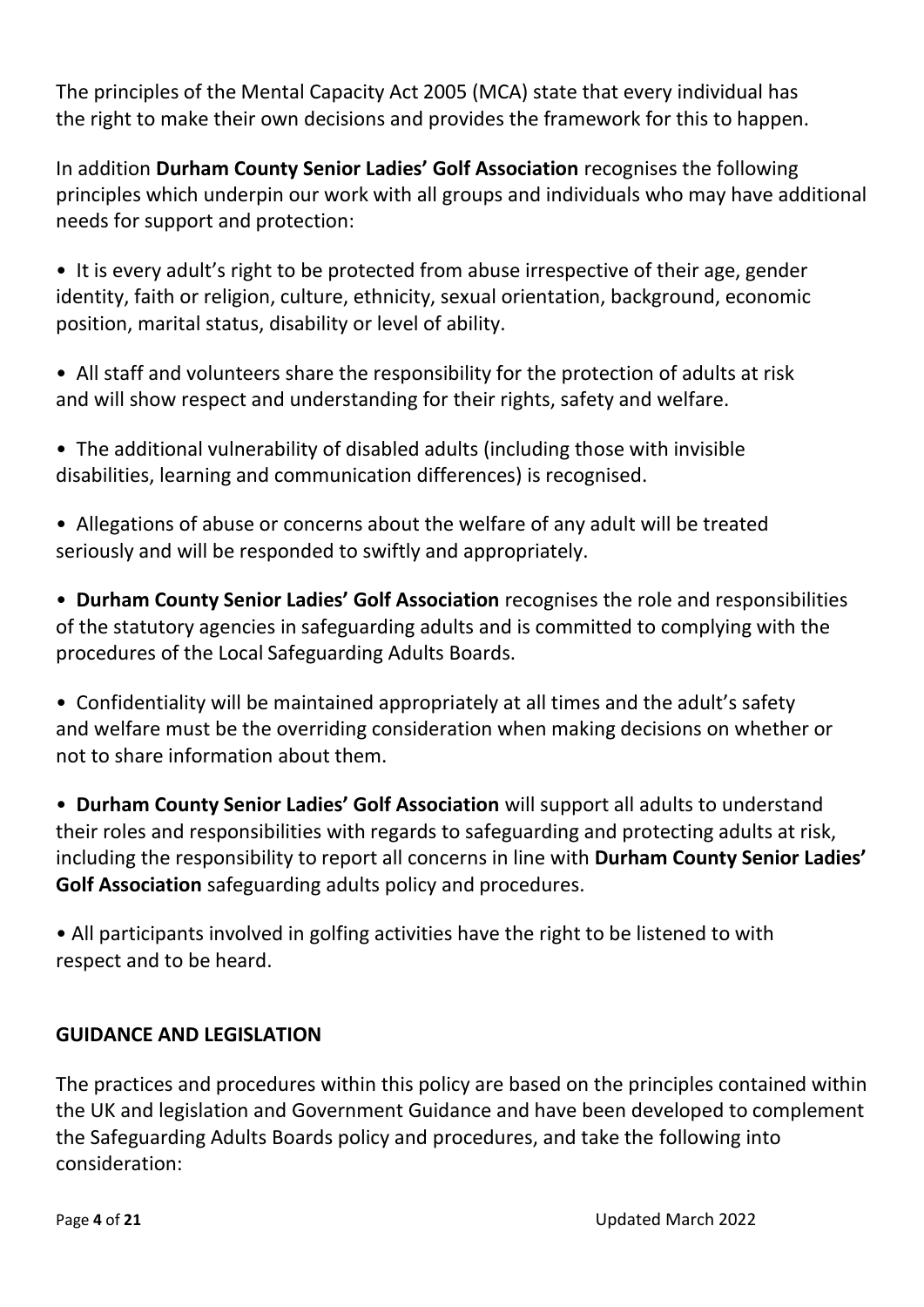- The Care Act 2014
- The Protection of Freedoms Act 2012
- Domestic Violence, Crime and Victims (Amendment ) Act 2012
- The Equality Act 2010
- The Safeguarding Vulnerable Groups Act 2006
- Mental Capacity Act 2005
- Sexual Offences Act 2003
- The Human Rights Act 1998
- The Data Protection Act 1994 and 1998

#### **RESPONSIBILITIES AND IMPLEMENTATION**

**Durham County Senior Ladies' Golf Association** will seek to promote the principles of safeguarding by:

- Reviewing **Durham County Senior Ladies' Golf Association** policy and procedures every three years or whenever there is a major change in legislation.
- Following procedures to report welfare concerns and allegations about the behaviour of adults and ensure that everyone is aware of these procedures.
- Directing staff and volunteers to appropriate safeguarding training and learning opportunities, where this is appropriate to their role.

**Durham County Senior Ladies' Golf Association** seeks to help individual members understand their responsibilities through the provision of clear guidance and support.

#### **1. COMPLAINTS, CONCERNS AND ALLEGATIONS**

- **1.1** As a player, parent, carer, member of staff or volunteer you may be concerned about the welfare of an adult, become aware that abuse or poor practice is taking place, suspect abuse or poor practice may be occurring or be told about something that may be abuse or poor practice. These concerns should be brought to the attention of the **Durham County Senior Ladies' Golf Association** Lead Safeguarding Officer without delay. The person reporting the concern is not required to decide whether abuse has occurred, but simply has a duty to pass on their concerns and any relevant information tel: 01526 351851.
- **1.2** All concerns will be treated in confidence. Details should only be shared on a 'need to know' basis with those who can help with the management of the concern.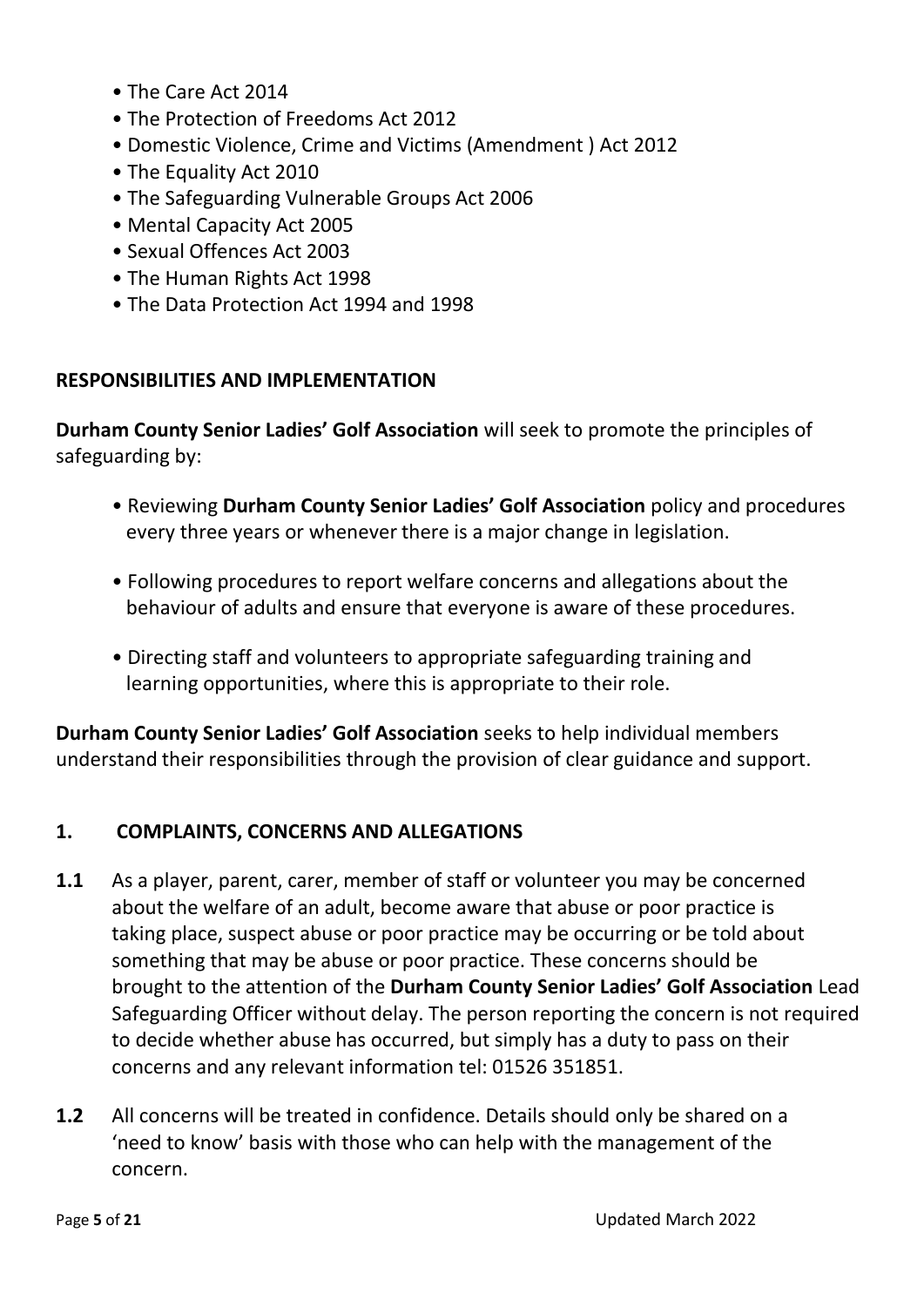- **1.3** Concerns will be recorded on an Incident Report Form and sent to England Golf Lead Safeguarding Officer and retained confidentially. *The Lead Safeguarding Officer will assist with completion of this form if required, tel 01526 351851.*
- **1.4 Durham County Senior Ladies' Golf Association** will take appropriate action where concerns relate to potential abuse or serious poor practice. **Durham County Senior Ladies' Golf Association** disciplinary procedures will be applied and followed where possible.
- **1.5** Safeguarding adults at risk requires everyone to be committed to the highest possible standards of openness, integrity and accountability. **Durham County Senior Ladies' Golf Association** supports an environment where staff, volunteers, parents/carers and the public are encouraged to raise safeguarding concerns. Anyone who reports a legitimate concern to the organisation (even if their concerns subsequently appear to be unfounded) will be supported. All concerns will be taken seriously.
- **1.6** It is important when considering your concern that you also consider the needs and wishes of the person at risk.

# **2. RESPONDING TO DISCLOSURE OF ABUSE**

- **2.1** If an adult indicates that they are being abused the person receiving the information should:
	- Stay Calm
	- Listen carefully to what is said, allowing the adult to continue at their own pace, and take it seriously.
	- Explain that it is likely the information will have to be shared with others do not promise to keep secrets.
	- Keep questions to a minimum, only ask questions if you need to identify/ clarify what the person is telling you. Take care to distinguish between fact, observation, allegation and opinion. It is important that the information you have is accurate.
	- Reassure the person that they have done the right thing in revealing the information.
	- Ask them what they would like to happen next.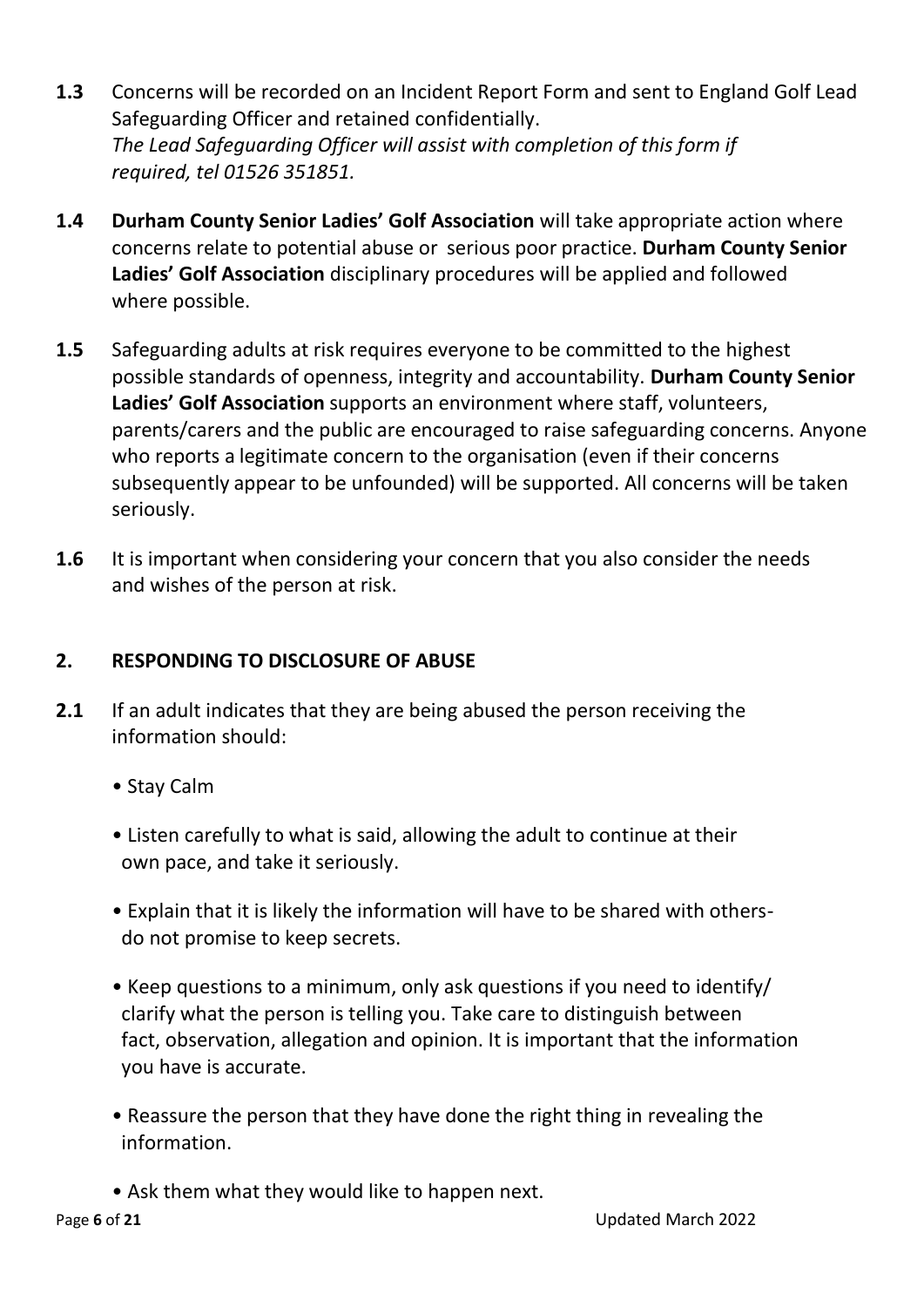- Explain what you would like to do next and ask if they are happy for you to share the information in order for you to help them. As long as it does not increase the risk to the individual, you should explain to them that it is your duty to share your concern with your Lead Safeguarding Officer.
- Record in writing what was said using the adult's own words as soon as possible

## **2.2 DO NOT:**

- Dismiss the concern.
- Panic or allow shock or distaste to show.
- Probe for more information than is offered.
- Make promises that cannot be kept.
- Conduct an investigation of the case.
- Make negative comments about the alleged perpetrator.
- **2.3** If the matter is urgent and relates to the immediate safety of an adult at risk then contact the police immediately. Complete and Incident Form and copy it to the **Durham County Senior Ladies' Golf Association** Lead Safeguarding Officer within 24 hours.

#### **3. SIGNS AND INDICATORS OF ABUSE AND NEGLECT**

- **3.1** Abuse can take place in any context. Abuse may be inflicted by anyone. There are many signs and indicators that may suggest someone is being abused or neglected, these include but are not limited to:
	- Unexplained bruises or injuries or lack of medical attention when an injury is present.
	- Person has belongings or money going missing.
	- Person is not attending / no longer enjoying their sessions.
	- Someone losing or gaining weight / an unkempt appearance. A change in the behaviour or confidence of a person.
	- Self-harm.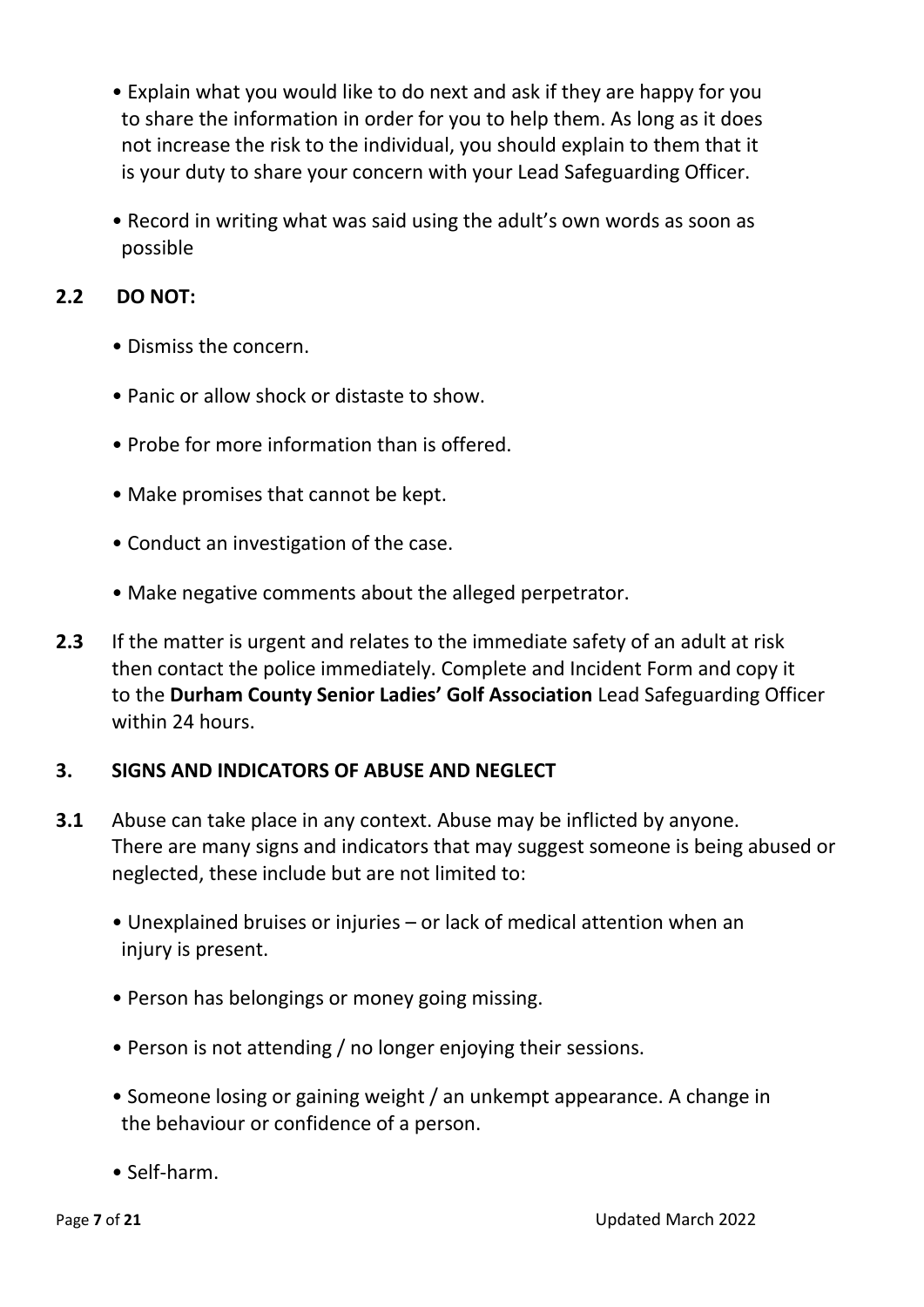- A fear of a particular group or individual.
- They may tell you / another person they are being abused i.e. a disclosure.

## **4. CONSENT**

- **4.1** The Care Act 2014 statutory guidance advises that the first priority in safeguarding should always be to ensure the safety and well-being of the adult.
- **4.2** Adults have a general right to independence, choice and self-determination including control over information about themselves.
- **4.3 Durham County Senior Ladies' Golf Association** does not expect staff, coaches or volunteers to support an adult who is felt to be vulnerable or at risk through their decision making process but expects them to inform **Durham County Senior Ladies' Golf Association** without delay so that they can clearly define the various options to help support the adult at risk to make a decision about their safety. As long as it does not increase the risk to the individual, it should be explained to them that it is their duty to share their concern with the safeguarding lead. Consent is not required to seek guidance or share information within the organisation.
- **4.4** Adults may not give their consent to the sharing of safeguarding information outside of the organisation for a number of reasons. For example, they may be unduly influenced, coerced or intimidated by another person, they may be frightened of reprisals, they may fear losing control, they may not trust social services or other partners or they may fear that their relationship with the abuser will be damaged. Reassurance and appropriate support may help to change their view on whether it is best to share information.
- **4.5** Those seeking to support the adult should consider the following:
	- Explore the reasons for the adult's objections what are they worried about?
	- Explain the concern and why you think it is important to share the information
	- Tell the adult with whom you may be sharing the information with and why
	- Explain the benefits, to them or others, of sharing information could they access better help and support?
	- Discuss the consequences of not sharing the information could someone come to harm?
	- Reassure them that the information will not be shared with anyone who does not need to know
	- Reassure them that they are not alone and that support is available to them.
- **4.6** If the adult continues to refuse intervention to support them with a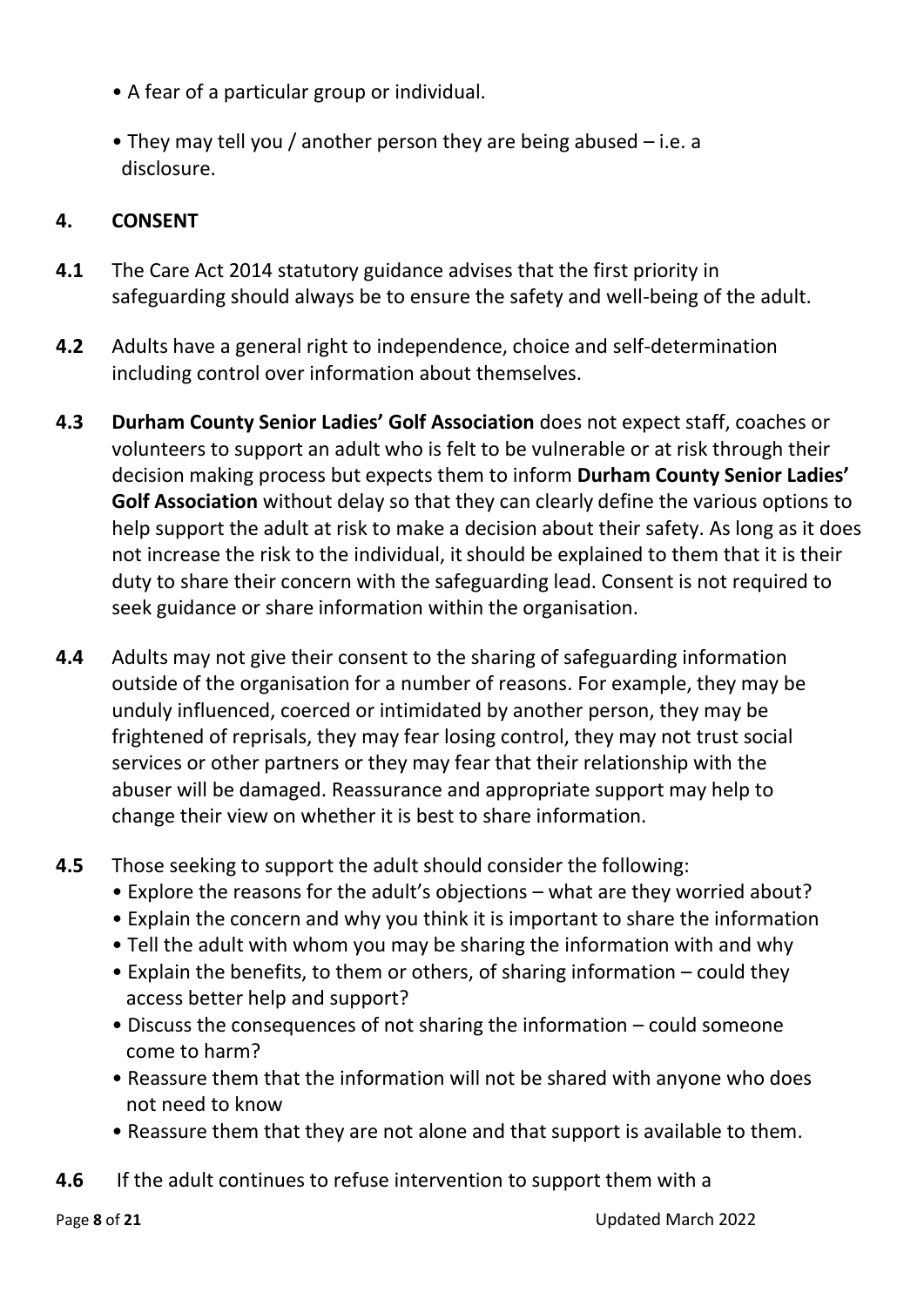safeguarding concern, or requests that information about them is not shared with other safeguarding partners their wishes should be respected.

- **4.7** However, there are a number of circumstances where those seeking to support the adult can reasonably override such a decision, including but not limited to:
	- It appears that the adult lacks the mental capacity to make that decision (this must be properly explored and further guidance should be sought from the **Durham County Senior Ladies' Golf Association** Lead Safeguarding Officer)
	- Emergency or life-threatening situations may warrant the sharing of relevant information with the emergency services without consent
	- Other people are, or may be, at risk, including children
	- A serious crime has been committed / may be prevented
	- Individuals in a Position of Trust are implicated
- **4.7.1** In such circumstances, it is important to keep a careful record of the decision making process and guidance should be sought from the **Durham County Senior Ladies' Golf Association** Lead Safeguarding Officer. Legal advice will be sought where appropriate. If the decision is to take action without the adult's consent, then unless it is unsafe to do so, the adult should be informed that this is being done and of the reasons why.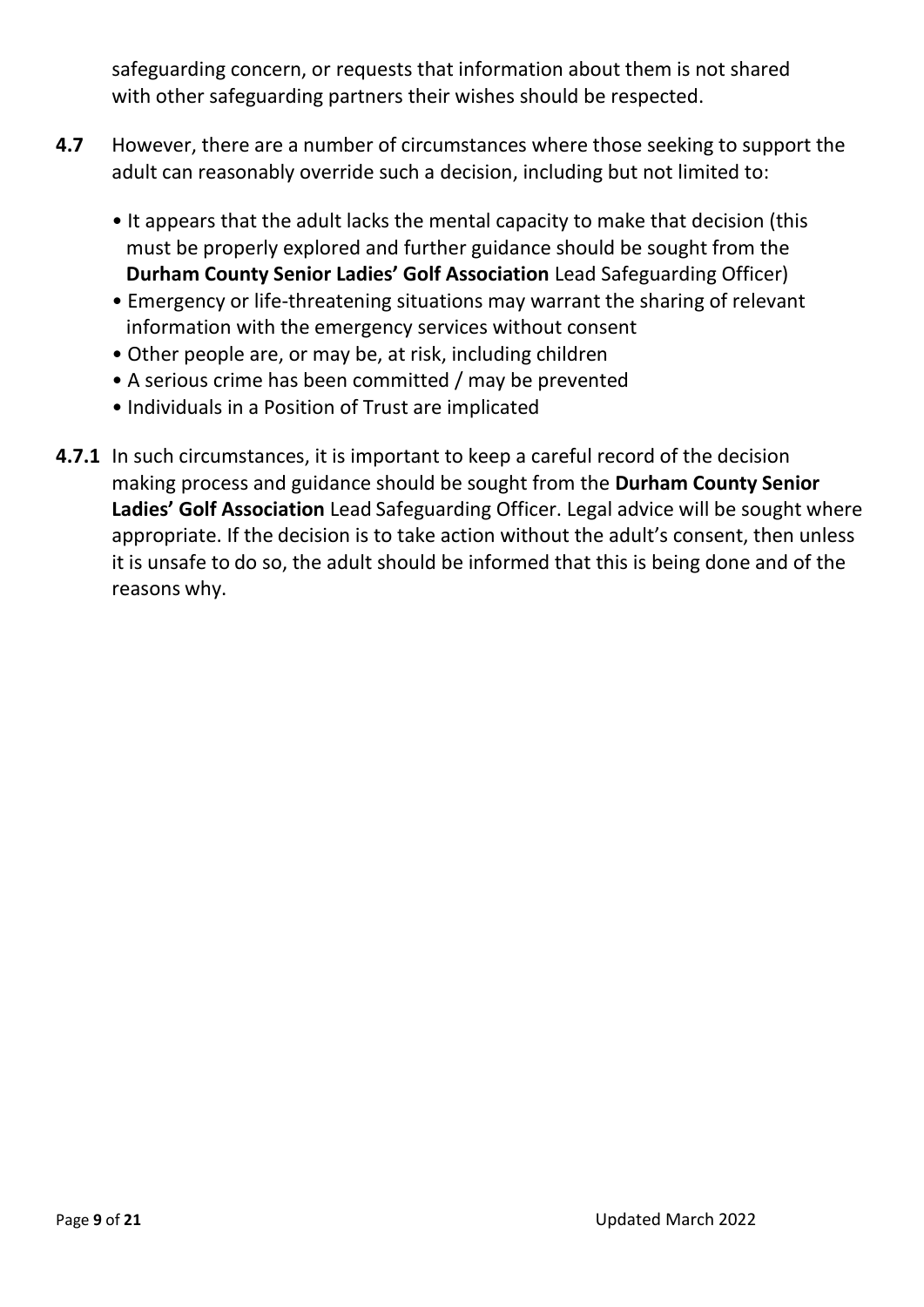# 5. Useful Contacts

# Golf Contacts

| <b>Name</b>                 | <b>Address</b>              | <b>Number and Email</b>      |
|-----------------------------|-----------------------------|------------------------------|
| Ms Gill Birkby - DCSLGA     |                             | 07760 403755                 |
| <b>Safeguarding Officer</b> |                             | Gill.birkby@talktalk.net     |
| <b>Lead Safeguarding</b>    | <b>England Golf</b>         | 01526 351851                 |
| <b>Officer</b>              | <b>National Golf Centre</b> | safeguarding@englandgolf.org |
|                             | The Broadway                |                              |
|                             | <b>Woodhall Spa</b>         |                              |
|                             | Lincolnshire                |                              |
|                             | <b>LN10 6PU</b>             |                              |

# Local Contacts

| Name                  | <b>Address</b> | <b>Number and Email</b>   |
|-----------------------|----------------|---------------------------|
| <b>Durham County</b>  |                | Social Care Direct: 03000 |
| Council-              |                | 267979                    |
| Safeguarding          |                |                           |
| Adult                 |                |                           |
| <b>Durham County</b>  |                | Social Care Direct 03000  |
| <b>Council-Social</b> |                | 267979                    |
| Care-Emergency        |                |                           |
| <b>Duty Team</b>      |                |                           |

# National Contacts

| <b>Name</b>                                                                               | <b>Website</b>        | <b>Number and Email</b>                              |
|-------------------------------------------------------------------------------------------|-----------------------|------------------------------------------------------|
| <b>Ann Craft Trust -</b><br>Safeguarding<br><b>Adults in Sport and</b><br><b>Activity</b> | www.anncrafttrust.org | 0115 951 5400<br>Ann-Craft<br>Trust@nottingham.ac.uk |
| <b>Samaritans</b>                                                                         |                       | 08457 90 90 90 or<br>116123                          |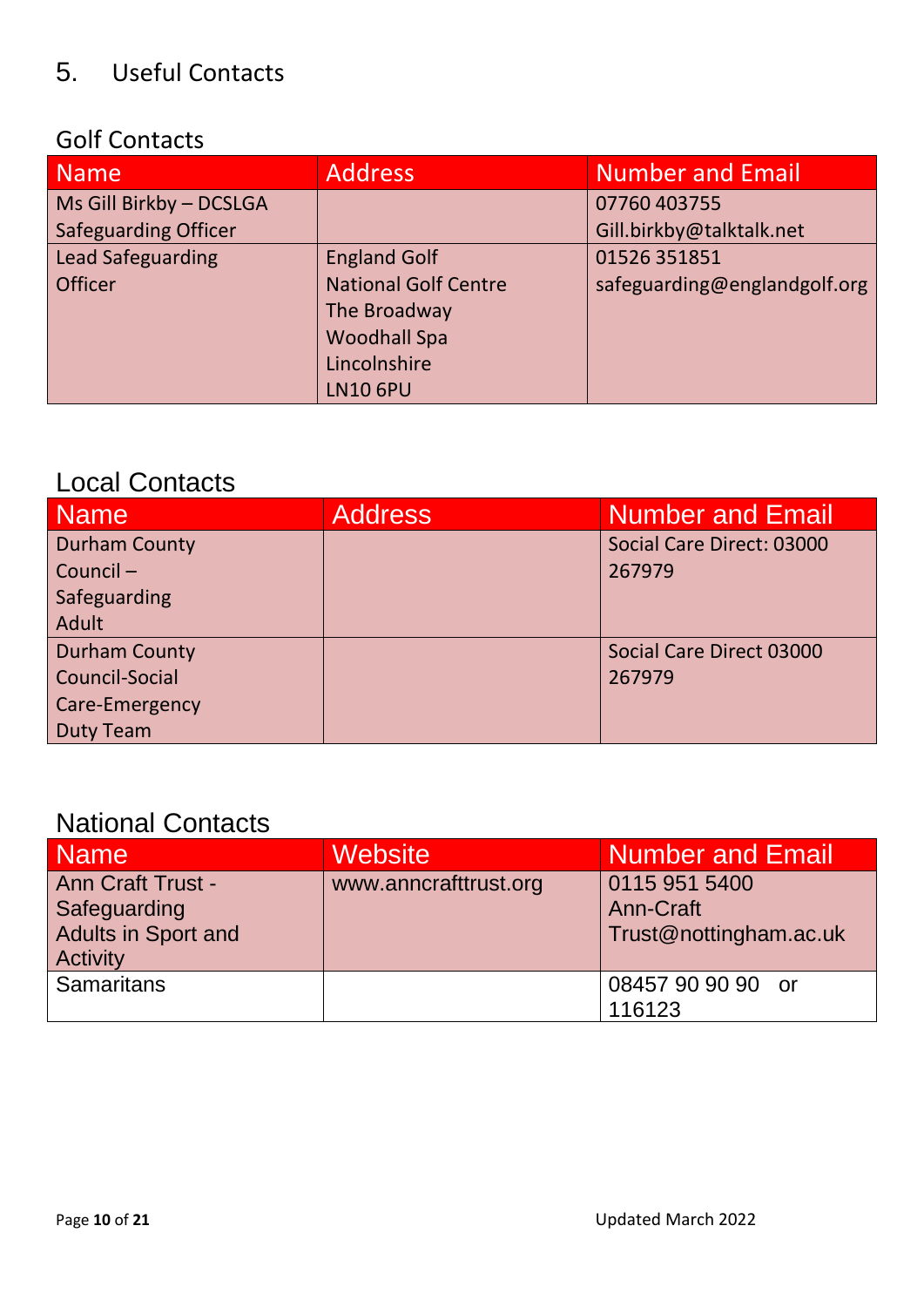# What to do if you have a concern about an adult?



# **Remember**

It is not your duty to investigate concerns about an adult but don't ignore them – talk to the adult if possible and get in touch with someone within your organization or the Local Authority for advice.

\*If for any reason the County Safeguarding Officer is not in post or is unavailable a principle of least delay is important. Please contact England Golf Lead Safeguarding Officer.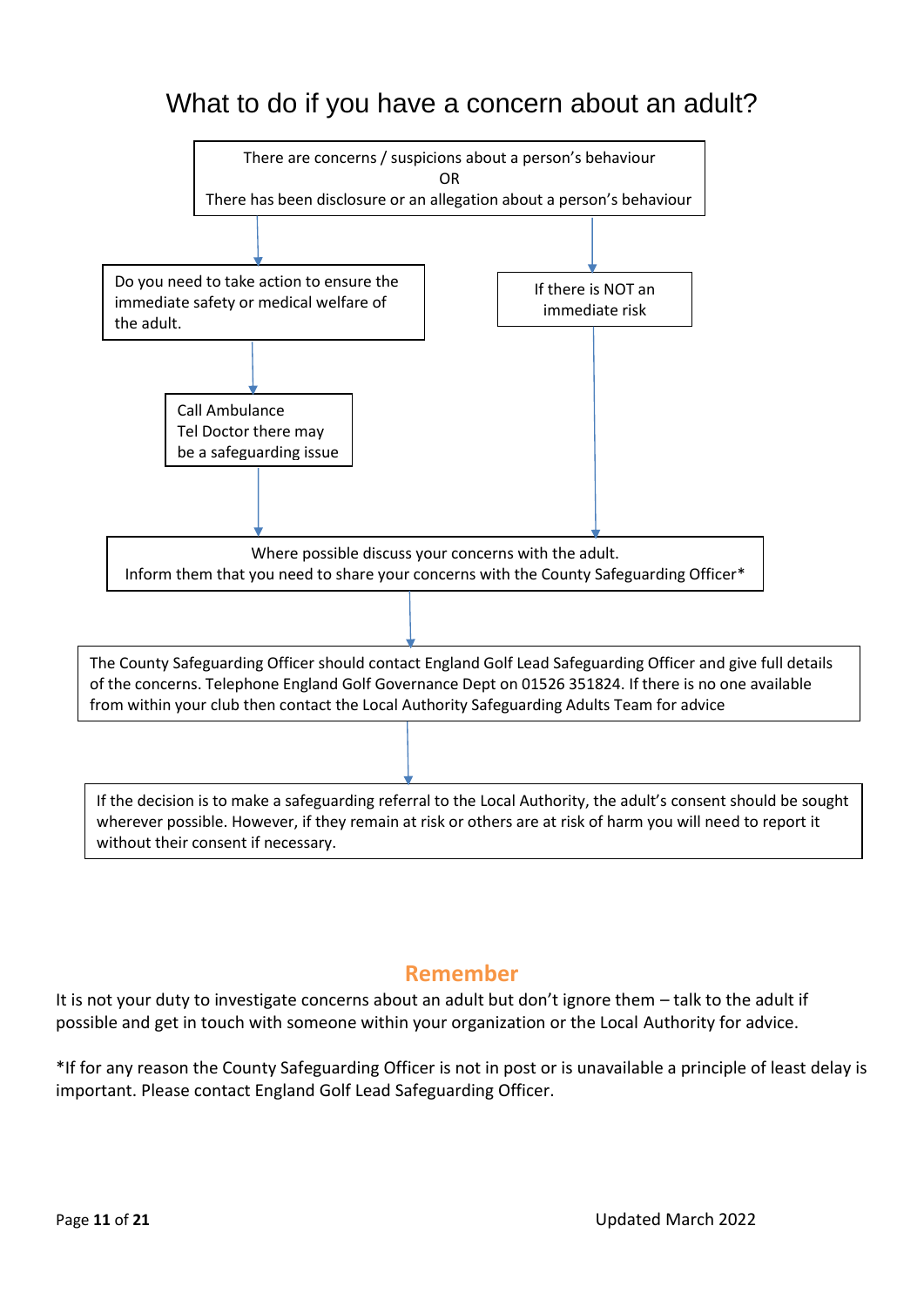

# **Capacity – Guidance on Making Decisions**

The issue of capacity or decision making is a key one in safeguarding adults. It is useful for organisations to have an overview of the concept of capacity.

We make many decisions every day, often without realising. We make so many decisions that it's easy to take this ability for granted.

But some people are only able to make some decisions, and a small number of people cannot make any decisions. Being unable to make a decision is called "lacking capacity".

To make a decision we need to:

- Understand information
- Remember it for long enough
- Think about the information
- Communicate our decision

A person's ability to do this may be affected by things like learning disability, dementia, mental health needs, acquired brain injury, and physical ill health.

The Mental Capacity Act 2005 (MCA) states that every individual has the right to make their own decisions and provides the framework for this to happen.

The MCA is about making sure that people over the age of 16 have the support they need to make as many decisions as possible.

The MCA also protects people who need family, friends, or paid support staff to make decisions for them because they lack capacity to make specific decisions.

Our ability to make decisions can change over the course of a day.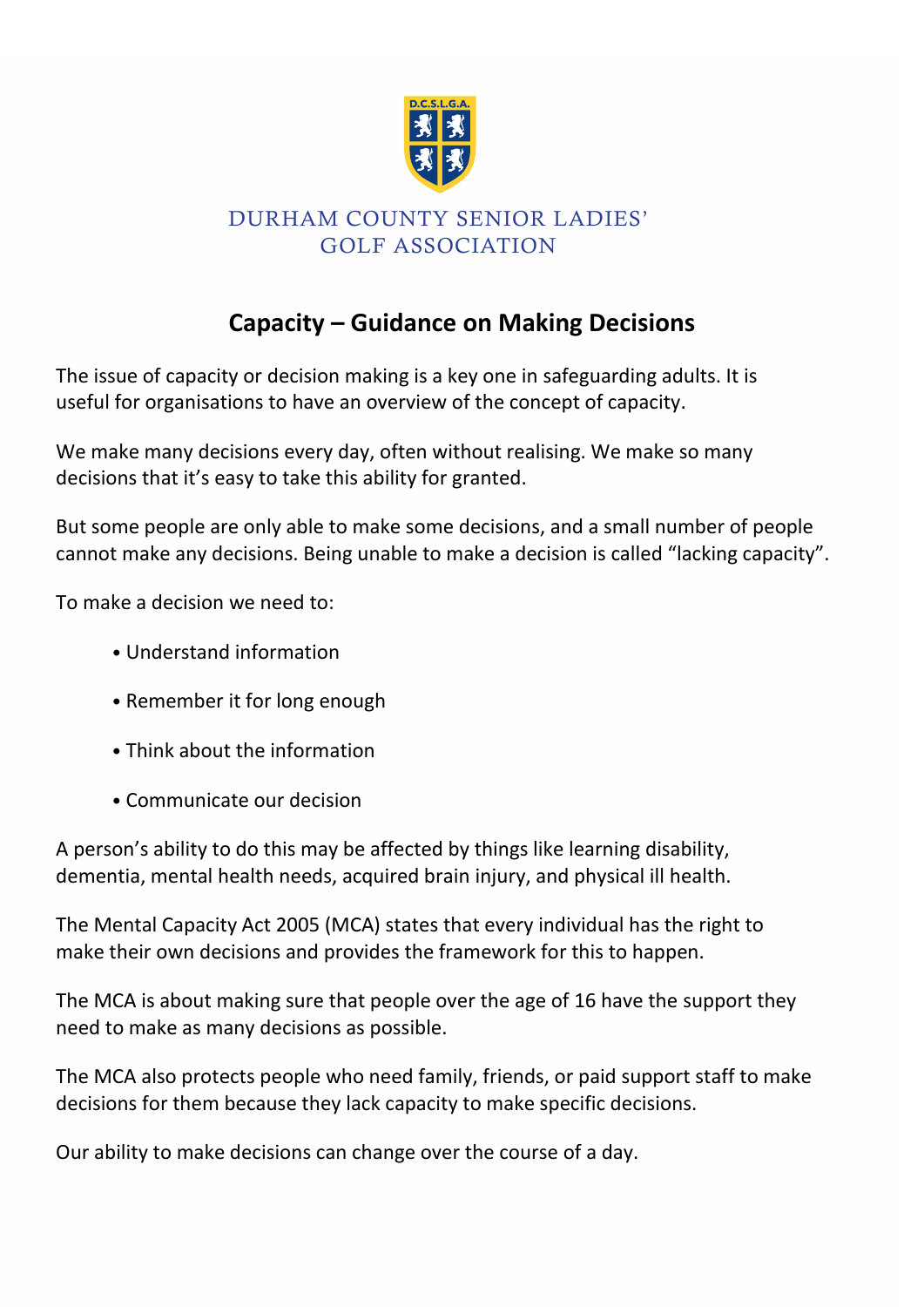Here are some examples that demonstrate how the timing of a question can affect the response:

- A person with epilepsy may not be able to make a decision following a seizure.
- Someone who is anxious may not be able to make a decision at that point.
- A person may not be able to respond as quickly if they have just taken some medication that causes fatigue.

In each of these examples, it may appear as though the person cannot make a decision. But later in the day, presented with the same decision, they may be able to at least be involved.

The MCA recognises that capacity is decision-specific, so no one will be labelled as entirely lacking capacity. The MCA also recognises that decisions can be about big lifechanging events, such as where to live, but equally about small events, such as what to wear on a cold day.

To help you to understand the MCA, consider the following five points:

- 1. Assume that people are able to make decisions, unless it is shown that they are not. If you have concerns about a person's level of understanding, you should check this with them, and if applicable, with the people supporting them.
- 2. Give people as much support as they need to make decisions. You may be involved in this – you might need to think about the way you communicate or provide information, and you may be asked your opinion.
- 3. People have the right to make unwise decisions. The important thing is that they understand the implications. If they understand the implications, consider how risks might be minimised.
- 4. If someone is not able to make a decision, then the person helping them must only make decisions in their "best interests". This means that the decision must be what is best for the person, not for anyone else. If someone was making a decision on your behalf, you would want it to reflect the decision you would make if you were able to.
- 5. Find the least restrictive way of doing what needs to be done.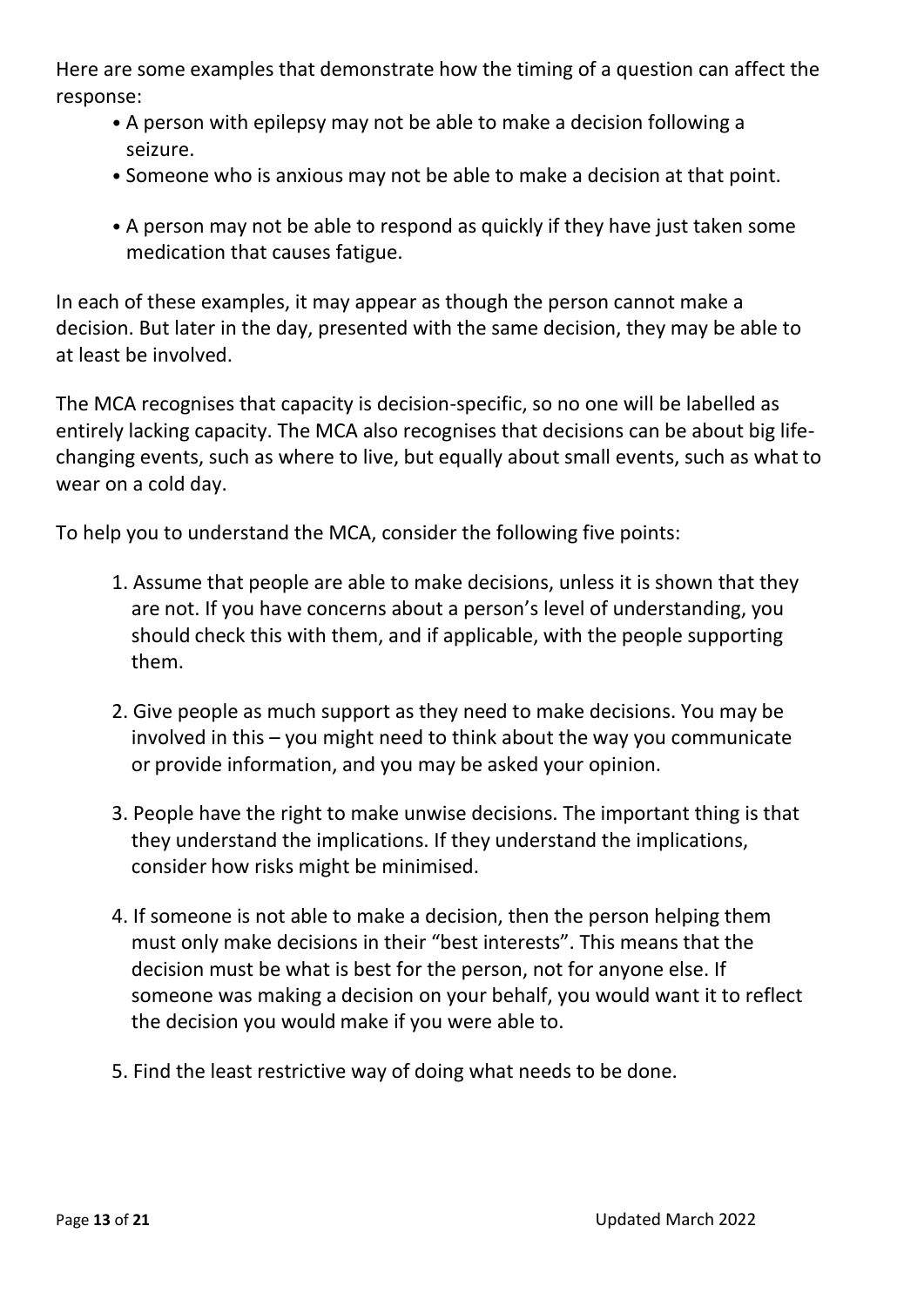Remember:

- You should not discriminate or make assumptions about someone's ability to make decisions, and you should not pre-empt a best-interest's decision merely on the basis of a person's age, appearance, condition, or behaviour.
- When it comes to decision-making, you could be involved in a minor way, or asked to provide more detail. The way you provide information might influence a person's ultimate decision. A person may be receiving support that is not in-line with the MCA, so you must be prepared to address this.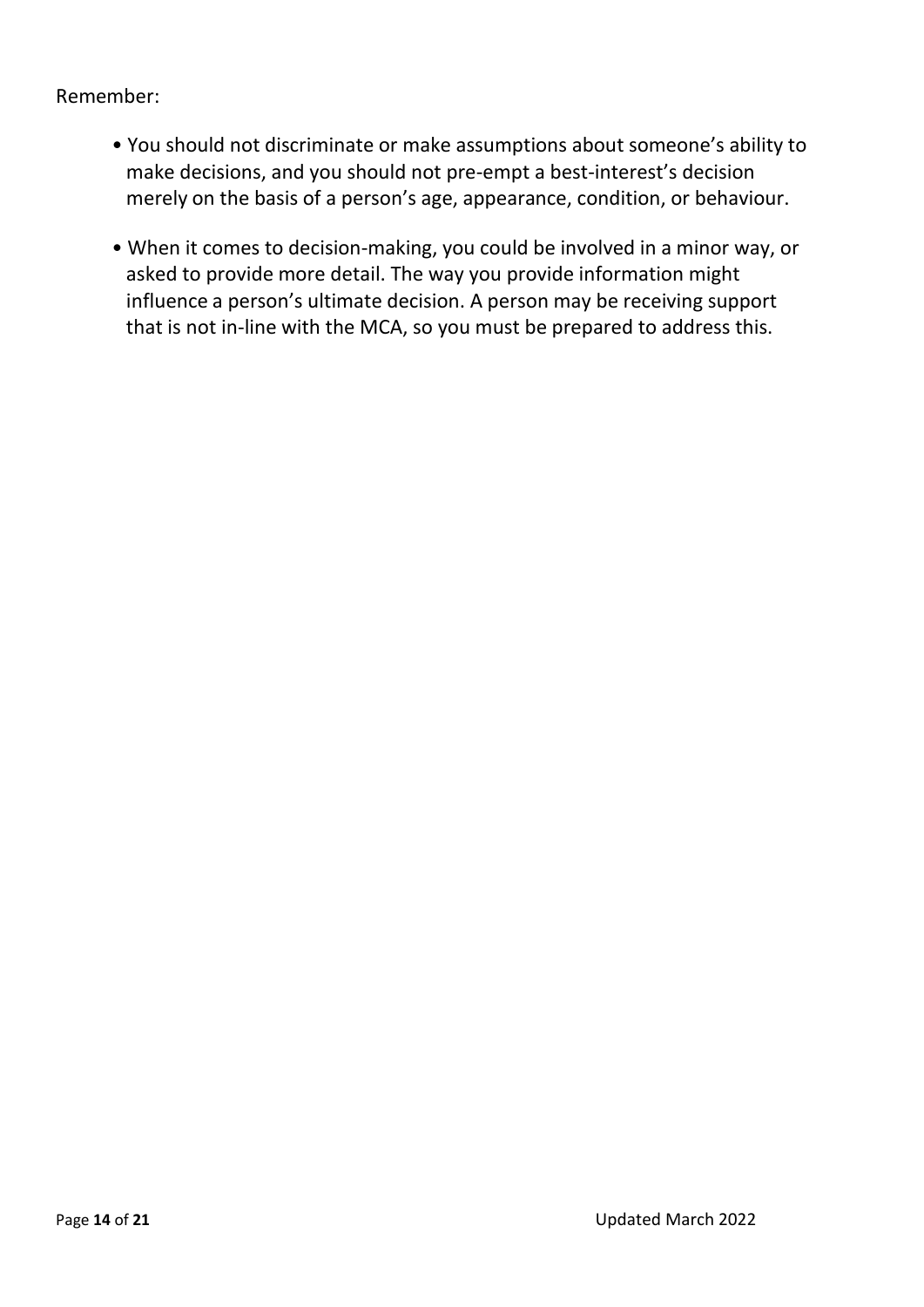

# **Incident Report Form**

| Recorder's Name: |                   |
|------------------|-------------------|
| Address:         |                   |
|                  |                   |
|                  |                   |
| Post Code:       | Telephone Number: |

| Name of Identified Adult: |                   |
|---------------------------|-------------------|
| Address:                  |                   |
|                           |                   |
|                           |                   |
| Post Code:                | Telephone Number: |

| Complainant's Name: |                   |
|---------------------|-------------------|
| Address:            |                   |
|                     |                   |
|                     |                   |
| Post Code:          | Telephone Number: |

Details of allegations: (include: date; time; location; and nature of the incident)

Page **15** of **21** Updated March 2022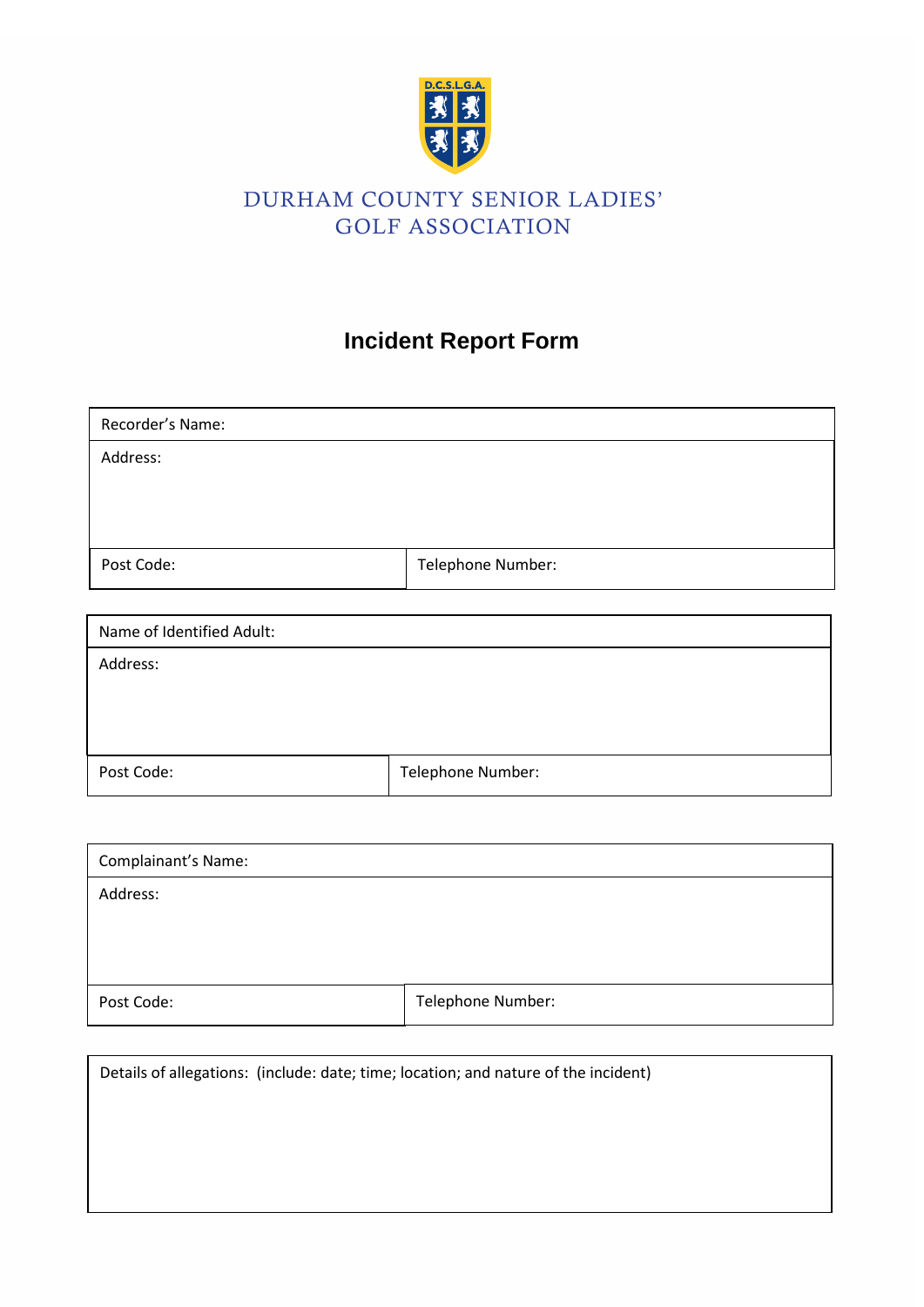| Additional information: (include: witnesses; corroborative statements; etc) |       |
|-----------------------------------------------------------------------------|-------|
| Have you discussed your concerns with the adult? What are their views?      |       |
| England Golf Governance department notified (01526 351824)                  |       |
| Case Number (if applicable)<br>Name of person spoken to:                    |       |
| Date:                                                                       | Time: |
| Action taken:                                                               |       |
| Date:                                                                       | Time: |
| Signature of Recorder:                                                      |       |
| Signature of Complainant:                                                   |       |

#### Data Protection:

England Golf Governance Department may use the information in this from (together with other information they obtain as a result of any investigation) to investigate the alleged incident and to take whatever action is deemed appropriate, in accordance with their Safeguarding Adults Policy and Procedures.

Strict confidentiality will be maintained, and information will only be shared on a "need to know" basis in the interests of safeguarding. This may involve disclosing certain information to a number of organisations and individuals including relevant clubs and County bodies, individuals that are the subject of an investigation and/or Statutory agencies such as the Police and Adult Social Care.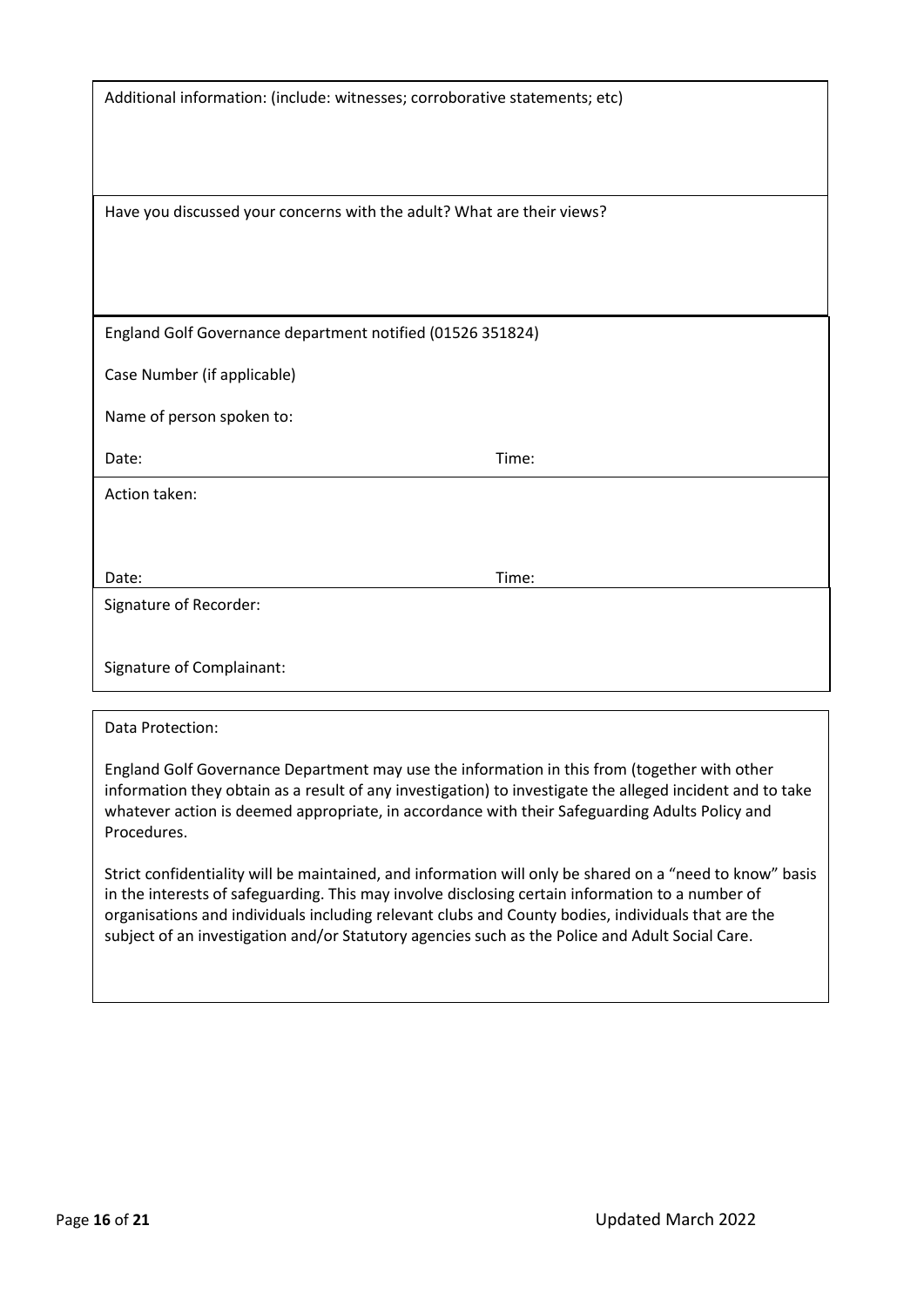

# **GUIDANCE ON TYPES OF HARM**

The Care Act 2014 recognises 10 categories of abuse that may be experienced by adults.

# **Self-neglect**

This covers a wide range of behaviour: neglecting to care for one's personal hygiene, health or surroundings and includes behaviour such as hoarding.

## **Modern Slavery**

This encompasses slavery, human trafficking, forced labour and domestic servitude.

#### **Domestic Abuse**

This includes psychological, physical, sexual, financial and emotional abuse perpetrated by anyone within a person's family. It also includes so called 'honour' based violence.

# **Discriminatory**

Discrimination is abuse which centres on a difference or perceived difference particularly with respect to race, gender or disability or any of the protected characteristics of the Equality Act.

# **Organisational**

This includes neglect and poor care practice within an institution or specific care setting such as a hospital or care home, for example, or in relation to care provided in one's own home. This may range from one off incidents to on-going ill-treatment. It can be through neglect or poor professional practice as a result of the structure, policies, processes and practices within an organisation.

# **Physical**

This includes hitting, slapping, pushing, kicking, misuse of medication, restraint or inappropriate sanctions.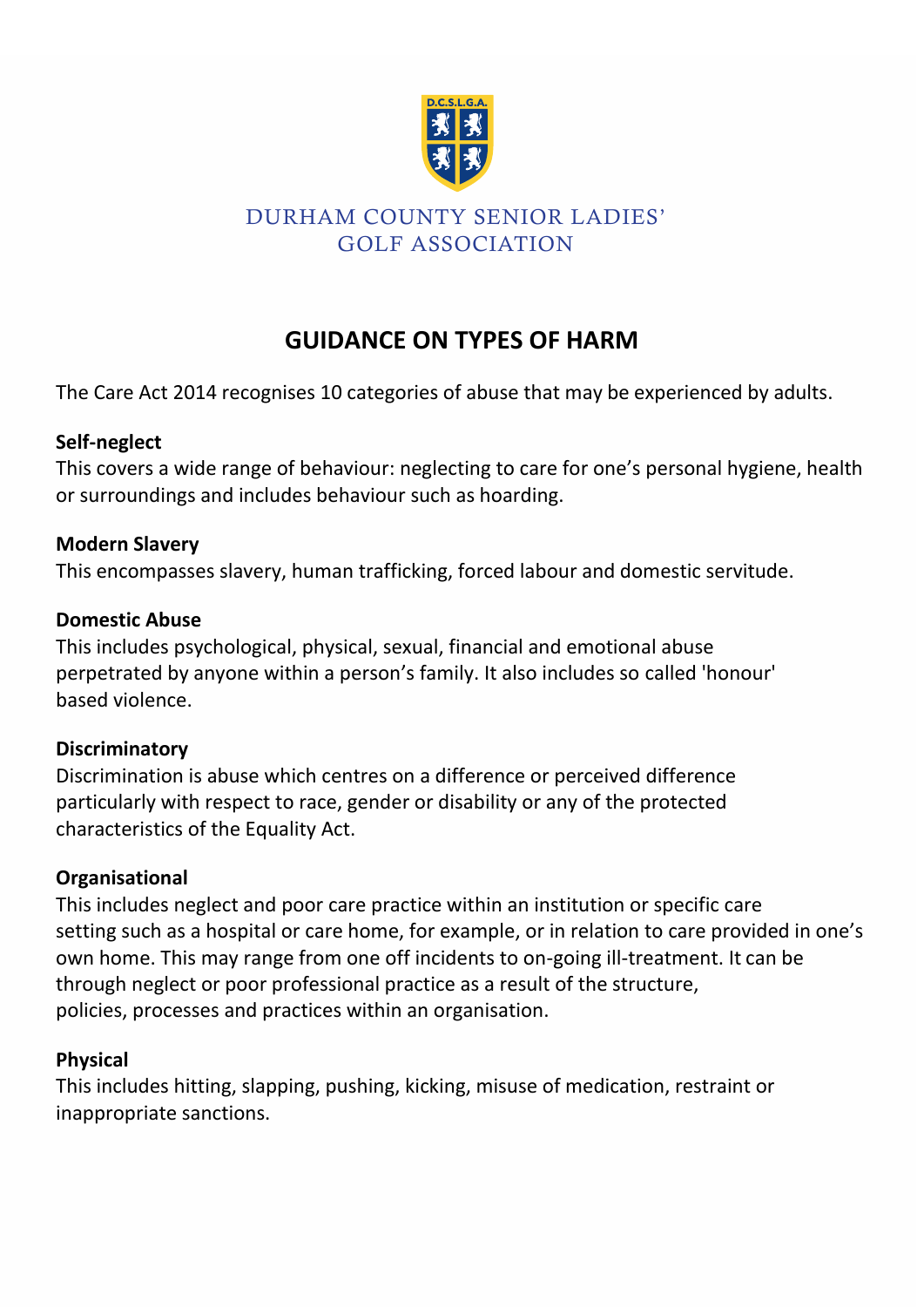## **Sexual**

This includes rape, indecent exposure, sexual harassment, inappropriate looking or touching, sexual teasing or innuendo, sexual photography, subjection to pornography or witnessing sexual acts, indecent exposure and sexual assault or sexual acts to which the adult has not consented or was pressured into consenting.

## **Financial or material**

This includes theft, fraud, internet scamming, coercion in relation to an adult's financial affairs or arrangements, including in connection with wills, property, inheritance or financial transactions, or the misuse or misappropriation of property, possessions or benefits.

## **Neglect/Acts of omission**

This includes ignoring medical or physical care needs, failing to provide access to appropriate health social care or educational services, the withholding of the necessities of life, such as medication, adequate nutrition and heating.

# **Emotional or psychological**

This includes threats of harm or abandonment, deprivation of contact, humiliation, blaming, controlling, intimidation, coercion, harassment, verbal abuse, isolation or withdrawal from services.

# **Not included in the Care Act 2014 but also relevant to safeguarding adults in sport and physical activity:**

# **Cyber Bullying**

Cyberbullying occurs when someone repeatedly makes fun of another person online or repeatedly picks on another person through emails or text messages, or uses online forums with the intention of harming, damaging, humiliating or isolating another person. It can be used to carry out many different types of bullying (such as racist bullying, homophobic bullying, or bullying related to special educational needs and disabilities) but instead of the perpetrator carrying out the bullying face-to-face, they use technology as a means to do it.

# **Forced marriage**

This is a term used to describe a marriage in which one or both of the parties are married without their consent or against their will. A forced marriage differs from an arranged marriage, in which both parties consent to the assistance of a third party in identifying a spouse. The Anti-social Behaviour, Crime and Policing Act 2014 make it a criminal offence to force someone to marry.

# **Mate Crime**

Page **18** of **21** Updated March 2022 A 'mate crime' is when vulnerable people are befriended by members of the community who go on to exploit and take advantage of them. It may not be an illegal act but still has a negative effect on the individual. Mate Crime is carried out by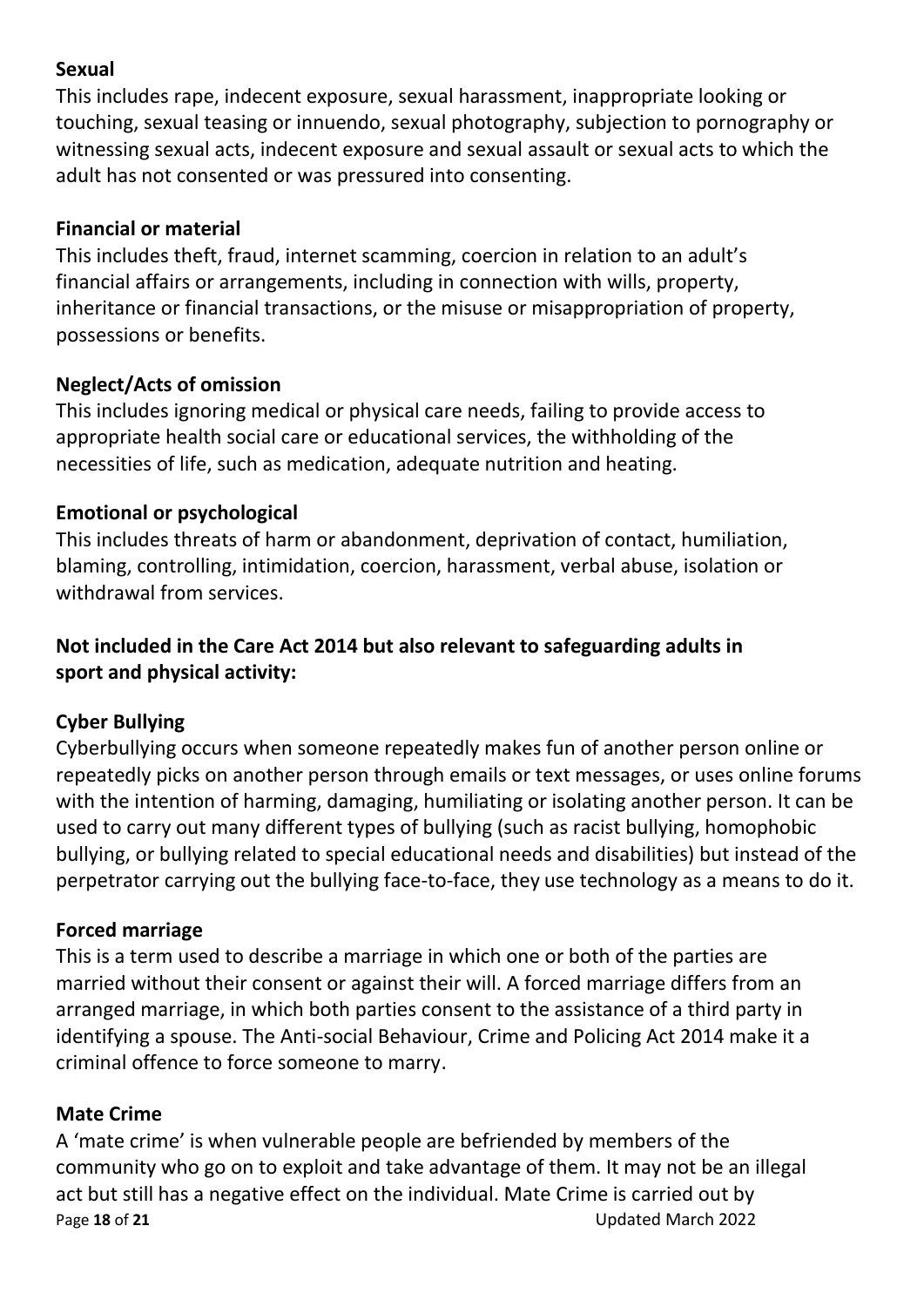someone the adult knows and often happens in private. In recent years there have been a number of Serious Case Reviews relating to people with a learning disability who were murdered or seriously harmed by people who purported to be their friend.

#### **Radicalisation**

The aim of radicalisation is to attract people to their reasoning, inspire new recruits and embed their extreme views and persuade vulnerable individuals of the legitimacy of their cause. This may be direct through a relationship, or through social media.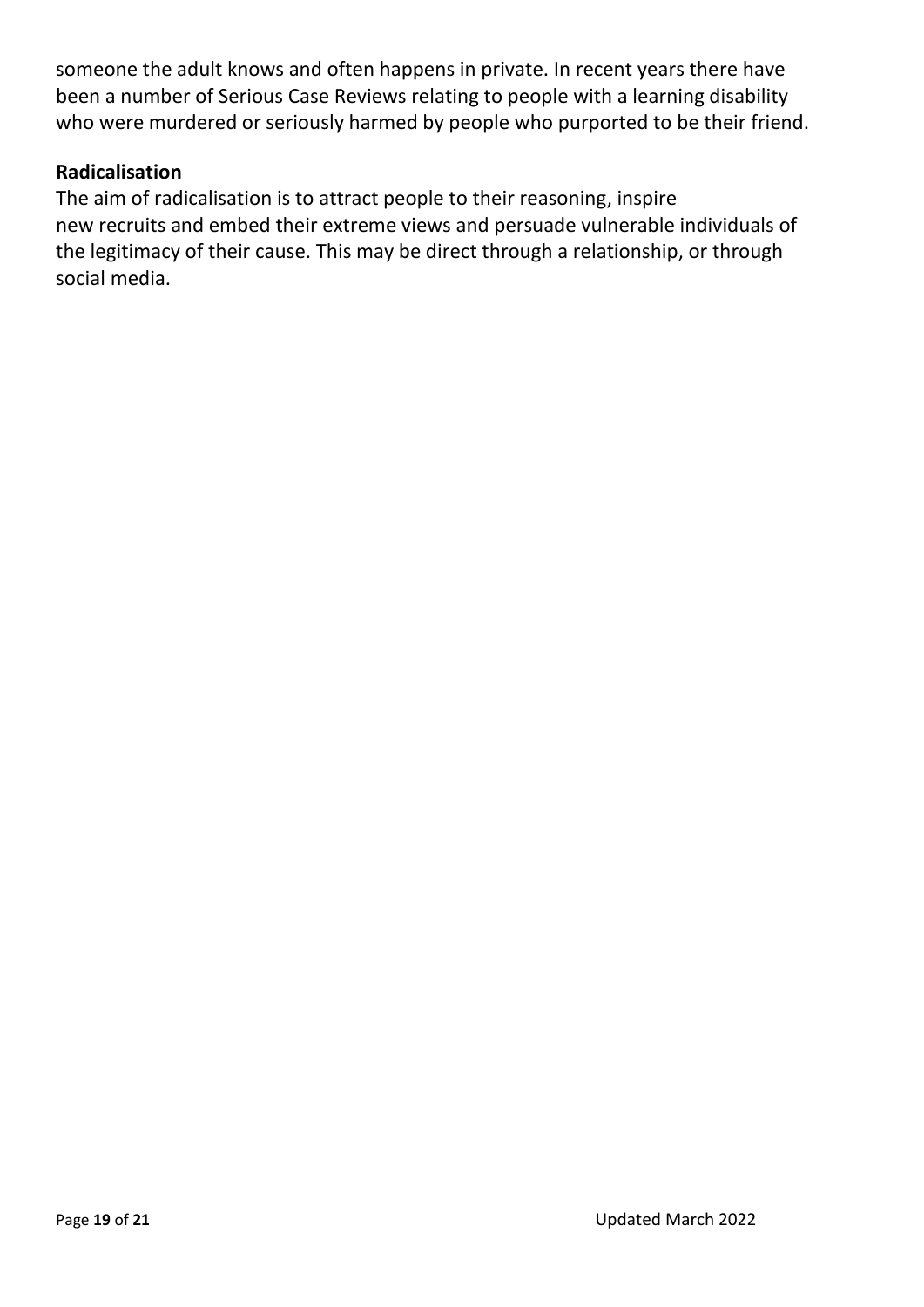

# Consent and Information Sharing

Workers and volunteers within sports and physical activity organisations should always share safeguarding concerns in line with their organisation's policy, usually with their safeguarding lead or welfare officer in the first instance, except in emergency situations. As long as it does not increase the risk to the individual, the worker or volunteer should explain to them that it is their duty to share their concern with their safeguarding lead or welfare officer.

The safeguarding lead or welfare officer will then consider the situation and plan the actions that need to be taken, in conjunction with the adult at risk and in line with the organisation's policy and procedures and local safeguarding adults board policy and procedures.

To make an adult safeguarding referral you need to call the local safeguarding adults team. This may be part of a MASH (Multi-Agency Safeguarding Hub). A conversation can be had with the safeguarding adults team without disclosing the identity of the person in the first instance. If it is thought that a referral needs to be made to the safeguarding adults team, consent should be sought where possible from the adult at risk.

Individuals may not give their consent to the sharing of safeguarding information with the safeguarding adult's team for a number of reasons. Reassurance, appropriate support and revisiting the issues at another time may help to change their view on whether it is best to share information.

If they still do not consent, then their wishes should usually be respected. However, there are circumstances where information can be shared without consent such as when the adult does not have the capacity to consent, it is in the public interest because it may affect other people or a serious crime has been committed. This should always be discussed with your safeguarding lead and the local authority safeguarding adults team.

If someone does not want you to share information outside of the organisation or you do not have consent to share the information, ask yourself the following questions: